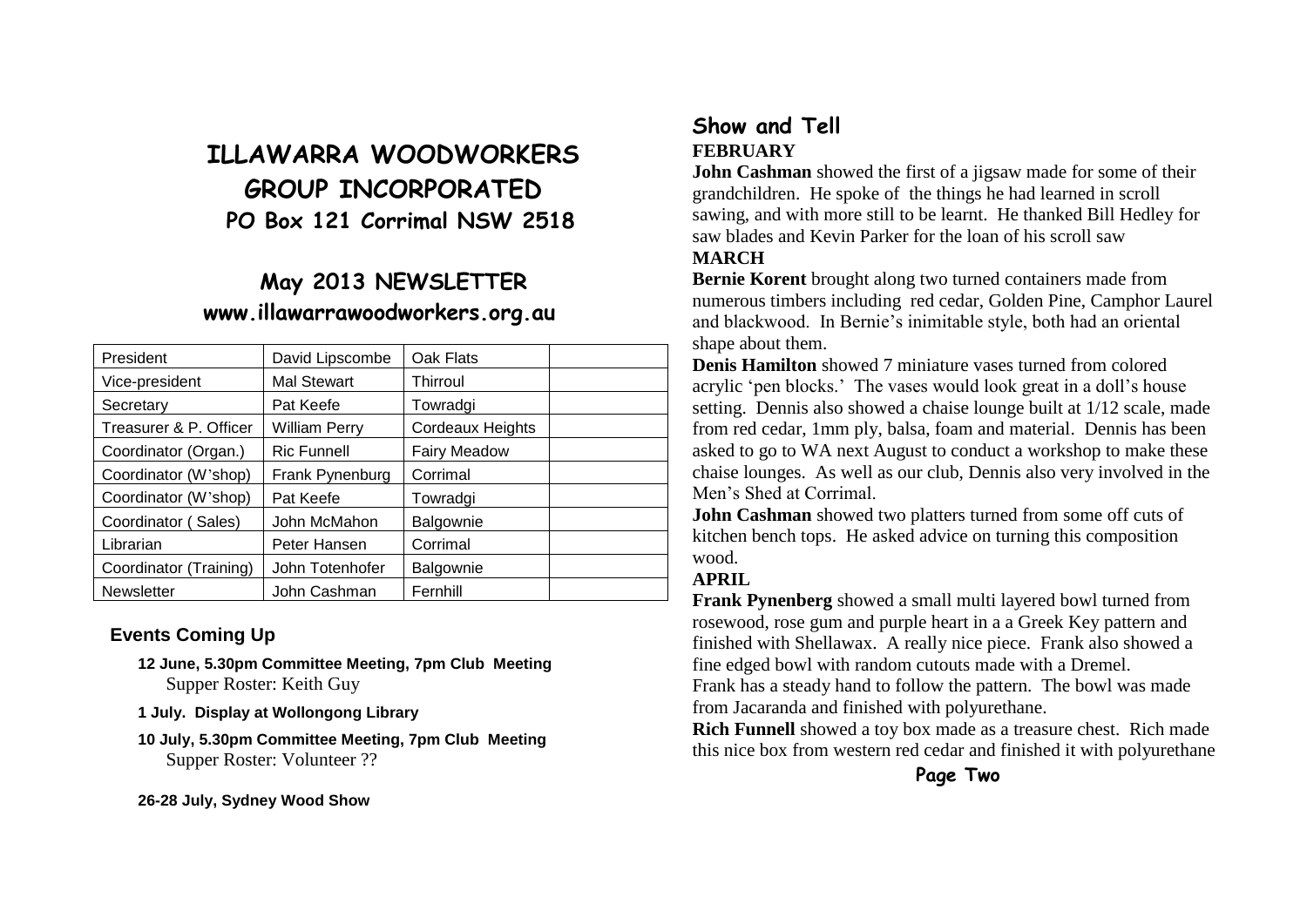#### **AGM**

Regretfully, the April AGM of the club was only poorly attended. (Hey guys there is good news worth hearing too!) and the Committee works hard. Consequently, the committee was re-elected unopposed, with the exception that John McMahon now joins us in the position of Coordinator for Sales, taking over from Keith Guy.

Keith regretfully stood down for family reasons. Keith has been a frequent turner for the club at sales and shows. He has also made and given two rocking horses to the club for raffles. Thanks for all your contributions Keith

John McMahon has been a long term member of the club. In an earlier life he was a carpenter. As well as regularly attending many of the club's events, John has a wicked sense of humour, and at times enjoys tossing the odd spanner into the works

. President Dave Lipscombe thanked all past and present committee members for their work and support throughout the year. Yes, low attendances at meetings and workshops were a disappointment, and he would love to see more interest shown in the coming year.

On a happier note, Dave was pleased to award the Bill Body 'Clubman of the Year' trophy to Frank Pynenberg. The award to Frank was both well deserved and popularly acclaimed.

Financially, Treasurer Bill Perry reported that the club was in a good position, a little up on last year. He reported that various extra tools that had been purchased recently including a fine toothed drop saw blade, table and fence feather boards and a mitre gauge for the table saw and band saw.

Club fees are now due for the year 2013-14. Bill is always on hand at club meetings and Saturday morning workshops *Rick Funnell*

#### **Page Three**

#### **AAADD** (Age-Activated Attention Deficit Disorder)

When asked to describe the symptoms an Old Lion (an old boy of NSTHS) said, "It shows up in this way. I decide to water the garden. As I turn on the hose, I see my car and decide that it needs washing. I start towards the garage, but notice the mail on the verandah table that I brought up from the letterbox earlier.

I decide to go through the mail before I wash the car. I put my car keys on the table, and put the junk mail in the garbage bin beside the table, and notice that the bin is full. So I decide to put the bills back on the table and take out the garbage first. But then I think that I may as well pay the bills first.

So I find my cheque book and see that it has only one cheque left in it. My spare cheque book is in my desk, so I go inside the house to my desk where I find the can of beer that I had been drinking earlier this morning. I know I'm going to look for my cheque book, but first I need to push the beer aside so that I don't accidentally knock it over. The can is warm so I decide to put it in the 'fridge' to chill it. As I head towards the kitchen with the beer the flowers in a vase on the dining room table catch my eye – they need water.

I put the beer on the dining room table and discover my reading glasses that I've been missing all morning. I decide that first I better put them back on my desk, but first I'm going to put more water in the flowers.

I set my glasses back on the table, go to the kitchen sink to get a jug and fill it with water and suddenly spot the TV remote on the window sill. Somebody left it there.

**Page Four**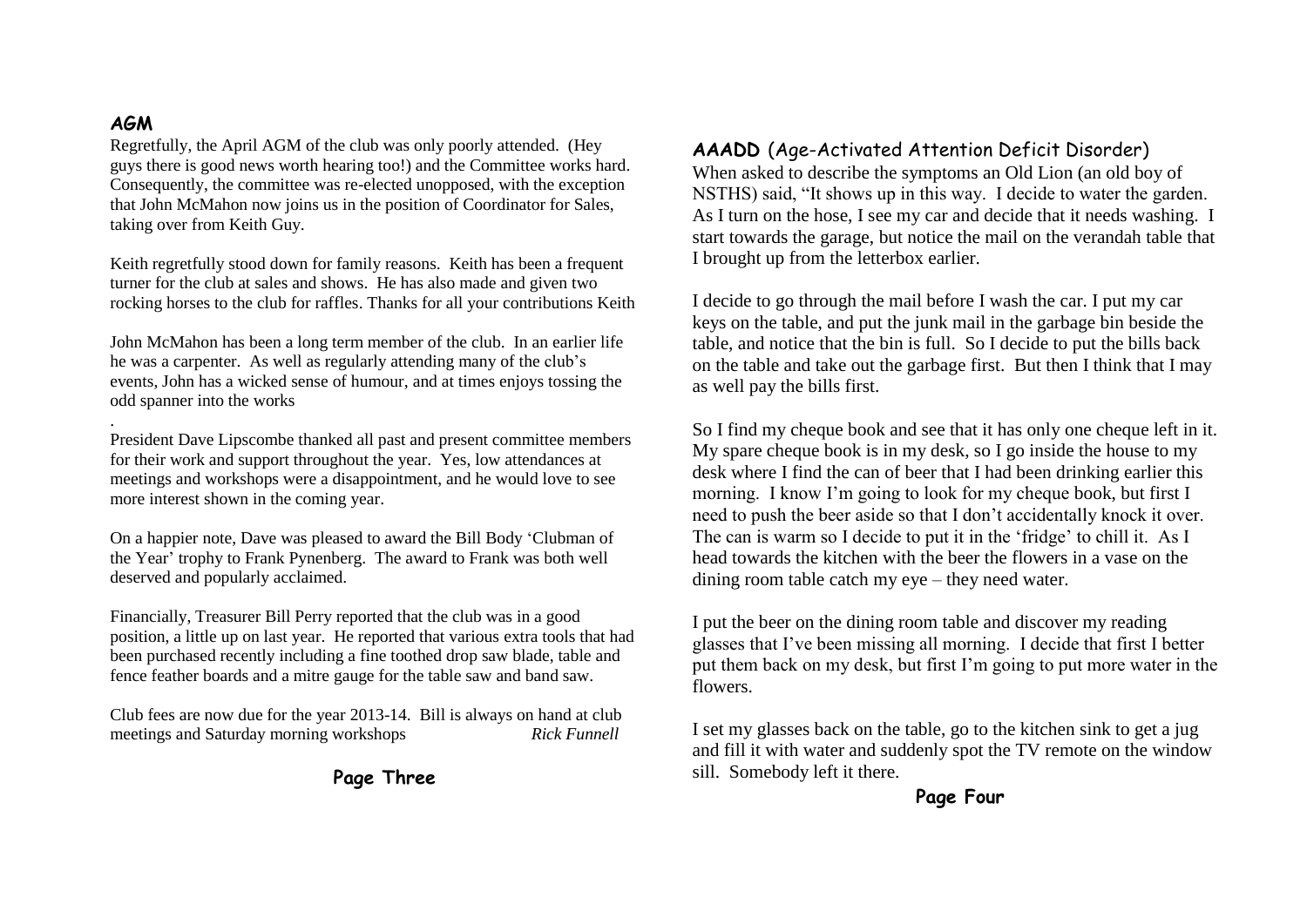Tonight when we go to watch TV, I'll be looking for the remote, and won't remember that it is on the kitchen window sill, so I decide to put it back in the lounge room where it belongs, but first I'll water the flowers.

I pour some water into the jug, but spill some on the floor. So I set the remote on the kitchen bench, get some towels and wipe up the spill. Then I head down the hall trying to remember what I was planning to do

At the end of the day

- the car isn't washed
- the cheques aren't written for the bills
- there is a warm can of beer on the dining room table
- the flowers don't have enough water
- there is still only one cheque in my cheque book
- I can't find the remote
- I can't find my glasses
- the garbage hasn't been taken out
- and I can't remember what I did with the car keys

When I try to figure out why nothing got done today I'm really baffled because I know I've been busy all day, and I'm really tired now. I know this is a serious problem, and I'll try to get some help for it, but first I'll check my email.

*From Greenwoods Grapevine. The editor confesses to be an old boy of North Sydney Tech High School. Some better known old boys of NSTHS are- in sports Trevor Alan(Rugby Union and League) and Alan Border(Cricket); Architect Phillip Cox (Darling Harbour) and electronics entrepreneur Dick Smith. The school was originally called Greenwood's (primary) School. NSTHS closed in 1969.*



**Frank Pynenberg receives the club's Bill Body Trophy and is congratulated by Dave Lipscombe**

**Page Six**